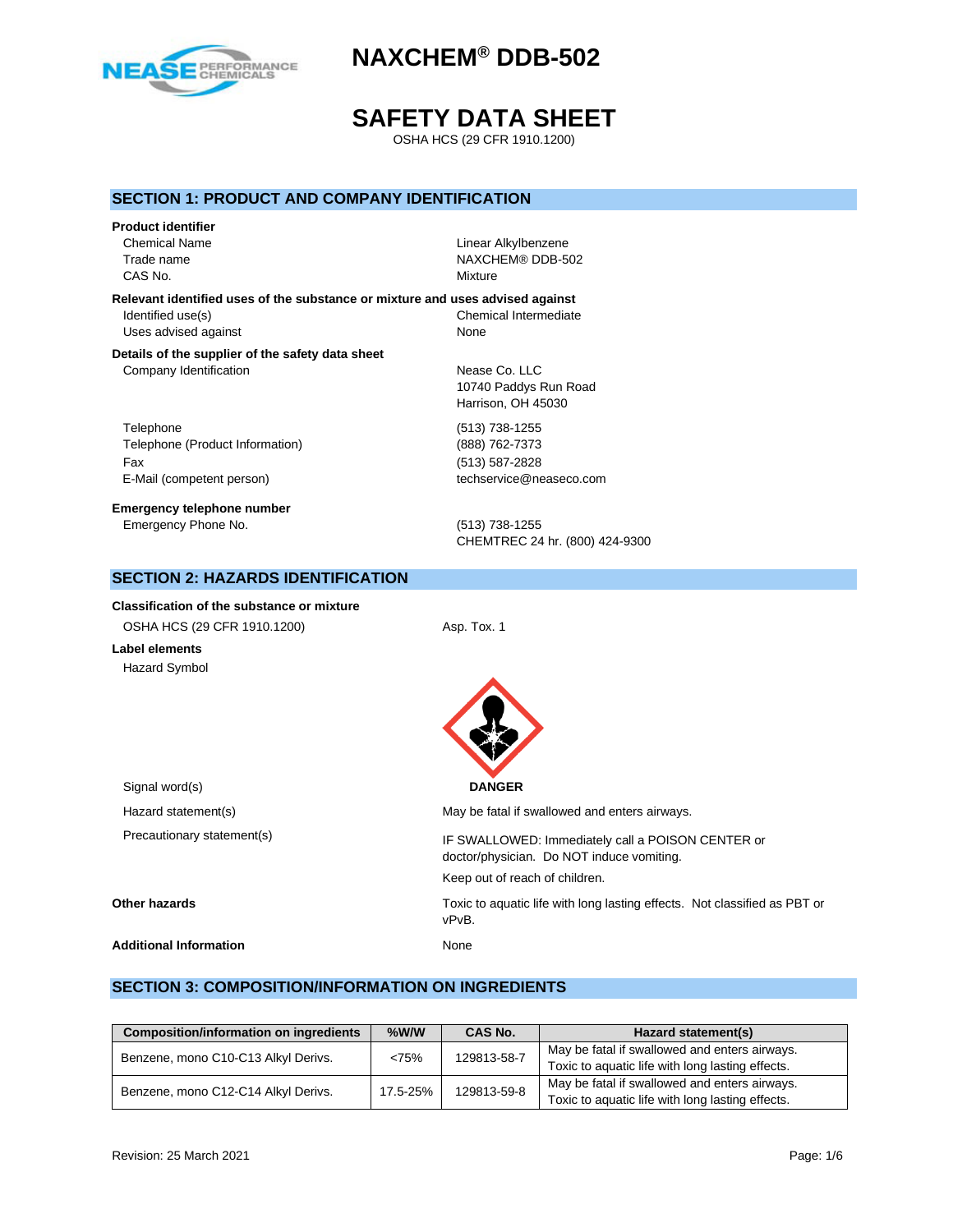

#### **Additional Information** – None

## **SECTION 4: FIRST AID MEASURES**



| Description of first aid measures                                             |                                                                                                                                                                                           |
|-------------------------------------------------------------------------------|-------------------------------------------------------------------------------------------------------------------------------------------------------------------------------------------|
| <b>Inhalation</b>                                                             | Unlikely to be required but if necessary treat symptomatically.                                                                                                                           |
| <b>Skin Contact</b>                                                           | Wash affected skin with plenty of water. Continue to wash the affected area<br>for at least 15 minutes. If skin irritation occurs: Get medical advice/attention.                          |
| Eye Contact                                                                   | Immediately flush eyes for at least 15 minutes. Hold eye open and rinse<br>slowly and gently with water. Continue rinsing. If irritation develops and<br>persists, get medical attention. |
| Ingestion                                                                     | IF SWALLOWED: Immediately call a POISON CENTER or doctor/physician.<br>Do NOT induce vomiting. Do not give anything by mouth to an unconscious<br>person.                                 |
| Most important symptoms and effects, both<br>acute and delayed                | May be fatal if swallowed and enters airways.                                                                                                                                             |
| Indication of any immediate medical attention<br>and special treatment needed | IF SWALLOWED: Immediately call a POISON CENTER or doctor/physician.                                                                                                                       |

# **SECTION 5: FIRE-FIGHTING MEASURES**

| <b>Extinguishing media</b>                    |                                                                                                                                                                             |
|-----------------------------------------------|-----------------------------------------------------------------------------------------------------------------------------------------------------------------------------|
| -Suitable Extinguishing Media                 | Extinguish with waterspray, dry chemical, sand or carbon dioxide or foam.                                                                                                   |
| -Unsuitable Extinguishing Media               | Do not use water jet.                                                                                                                                                       |
| Special hazards arising from the substance or | Product is not classified as flammable, but will burn on contact with flame or                                                                                              |
| mixture                                       | exposure to high temperature.                                                                                                                                               |
| <b>Advice for fire-fighters</b>               | Fire fighters should wear complete protective clothing including self-<br>contained breathing apparatus. Keep containers cool by spraying with water<br>if exposed to fire. |

# **SECTION 6: ACCIDENTAL RELEASE MEASURES**

| Personal precautions, protective equipment<br>and emergency procedures | Put on protective equipment before entering danger area.                             |
|------------------------------------------------------------------------|--------------------------------------------------------------------------------------|
| <b>Environmental precautions</b>                                       | Prevent release to the environment.                                                  |
| Methods and material for containment and<br>cleaning up                | Cover spills with inert absorbent material. Transfer to a container for<br>disposal. |
| Reference to other sections                                            | None                                                                                 |
| <b>Additional Information</b>                                          | None                                                                                 |

## **SECTION 7: HANDLING AND STORAGE**

**Precautions for safe handling Avoid contact with skin and eyes. Keep away from flames and hot surfaces.** 

**Conditions for safe storage, including any incompatibilities**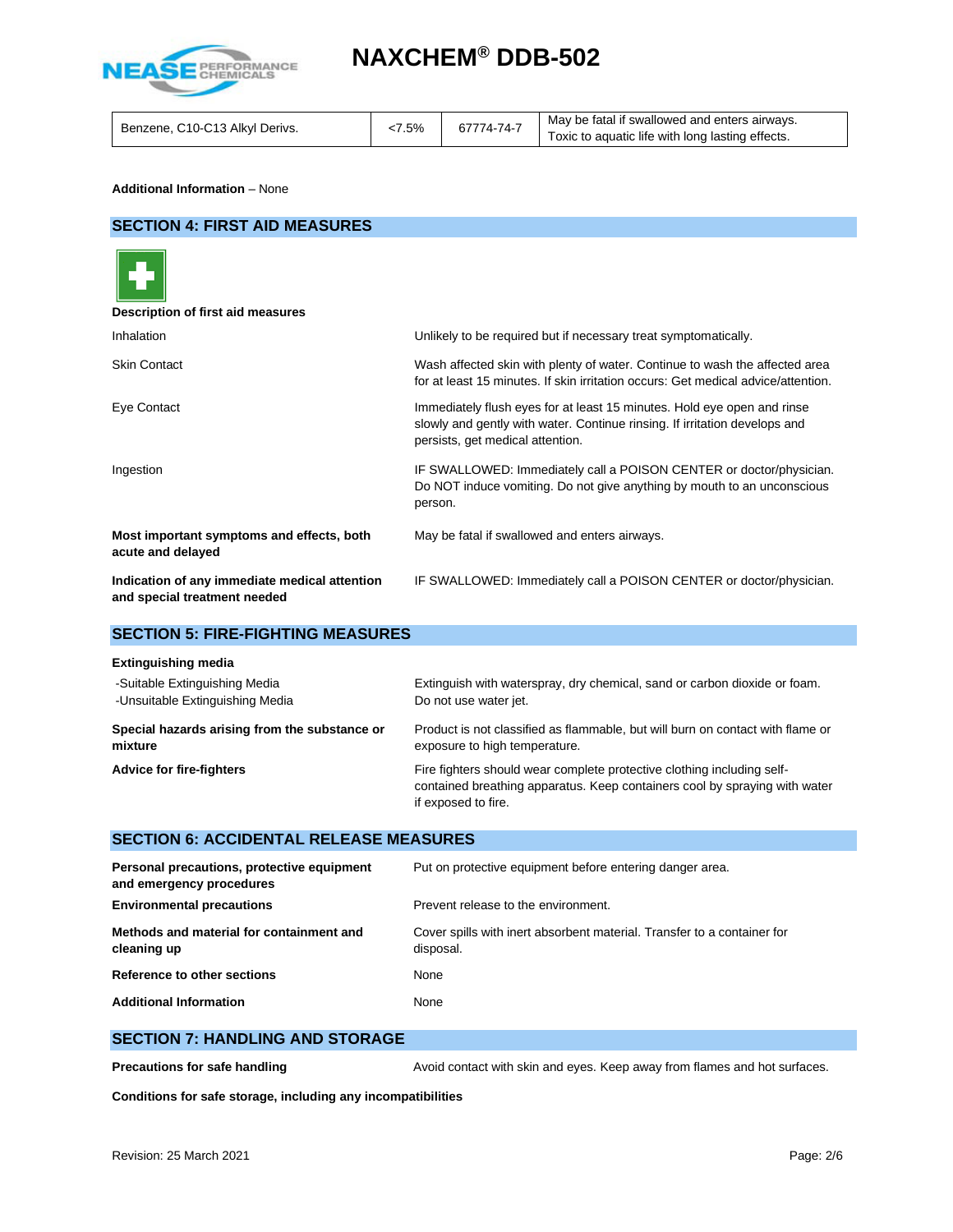

-Storage Temperature **Ambient.** Prevent from freezing. -Incompatible materials **Keep away from oxidising agents. Keep container tightly closed and dry.** 

**Specific end use(s)** Chemical Intermediate

# **SECTION 8: EXPOSURE CONTROLS/PERSONAL PROTECTION**

#### **Control parameters**

#### **Occupational exposure limits**

| (8hr TWA)                                          |                |            | (STEL)                                                                                                       |                                                                 |                                                                 |                                                                    |
|----------------------------------------------------|----------------|------------|--------------------------------------------------------------------------------------------------------------|-----------------------------------------------------------------|-----------------------------------------------------------------|--------------------------------------------------------------------|
| <b>SUBSTANCE.</b>                                  | <b>CAS No.</b> | PEL (OSHA) | <b>TLV (ACGIH)</b>                                                                                           | PEL (OSHA)                                                      | <b>TLV (ACGIH)</b>                                              | Note:                                                              |
| None                                               |                | ------     |                                                                                                              |                                                                 |                                                                 | -----                                                              |
| Recommended monitoring method                      |                |            | None                                                                                                         |                                                                 |                                                                 |                                                                    |
| <b>Exposure controls</b>                           |                |            |                                                                                                              |                                                                 |                                                                 |                                                                    |
| Appropriate engineering controls                   |                |            |                                                                                                              | Not normally required.                                          |                                                                 |                                                                    |
| Personal protection equipment                      |                |            |                                                                                                              |                                                                 |                                                                 |                                                                    |
| Eye/face protection                                |                |            |                                                                                                              |                                                                 |                                                                 | Wear protective eyewear (goggles, face shield, or safety glasses). |
|                                                    |                |            |                                                                                                              |                                                                 |                                                                 |                                                                    |
| Skin protection (Hand protection/ Other)           |                | rubber).   | The following to be used as necessary: Gloves (Neoprene or Natural                                           |                                                                 |                                                                 |                                                                    |
| Respiratory protection                             |                |            |                                                                                                              | No personal respiratory protective equipment normally required. |                                                                 |                                                                    |
|                                                    |                |            | Avoid generation of mist. An approved dust mask should be worn if<br>dust/mist is generated during handling. |                                                                 |                                                                 |                                                                    |
| Thermal hazards                                    |                |            |                                                                                                              |                                                                 | Use gloves with insulation for thermal protection, when needed. |                                                                    |
| <b>Environmental Exposure Controls</b>             |                |            | Prevent entry into drains.                                                                                   |                                                                 |                                                                 |                                                                    |
| <b>SECTION 9: PHYSICAL AND CHEMICAL PROPERTIES</b> |                |            |                                                                                                              |                                                                 |                                                                 |                                                                    |

#### **Information on basic physical and chemical properties**

Appearance **Oily liquid** Colour Colourless Odourless Odourless Odour Threshold (ppm) Not available. pH (Value) 6 - 9 Melting Point (°C) / Freezing Point (°C)  $\leq$  - 65 (pour point) Boiling point/boiling range (°C): 283 - 303 (542 - 577 °F) Flash Point (°C) Evaporation rate (butyl acetate=1) Not available.<br>
Flammability (solid, qas) Not applicable. Flammability (solid, gas) Explosive limit ranges **Not available**. Vapour Pressure (Pascal) Vapour Density (Air=1) 8 - 9 Density (g/ml)  $0.860 \ @ 16 \degree C$ Solubility (Water) 0.041 mg/l @ 27 °C, 80 °F; insoluble Solubility (Other) Not available.

143 (290°F) - [Closed cup] <0.1 @ 20 °C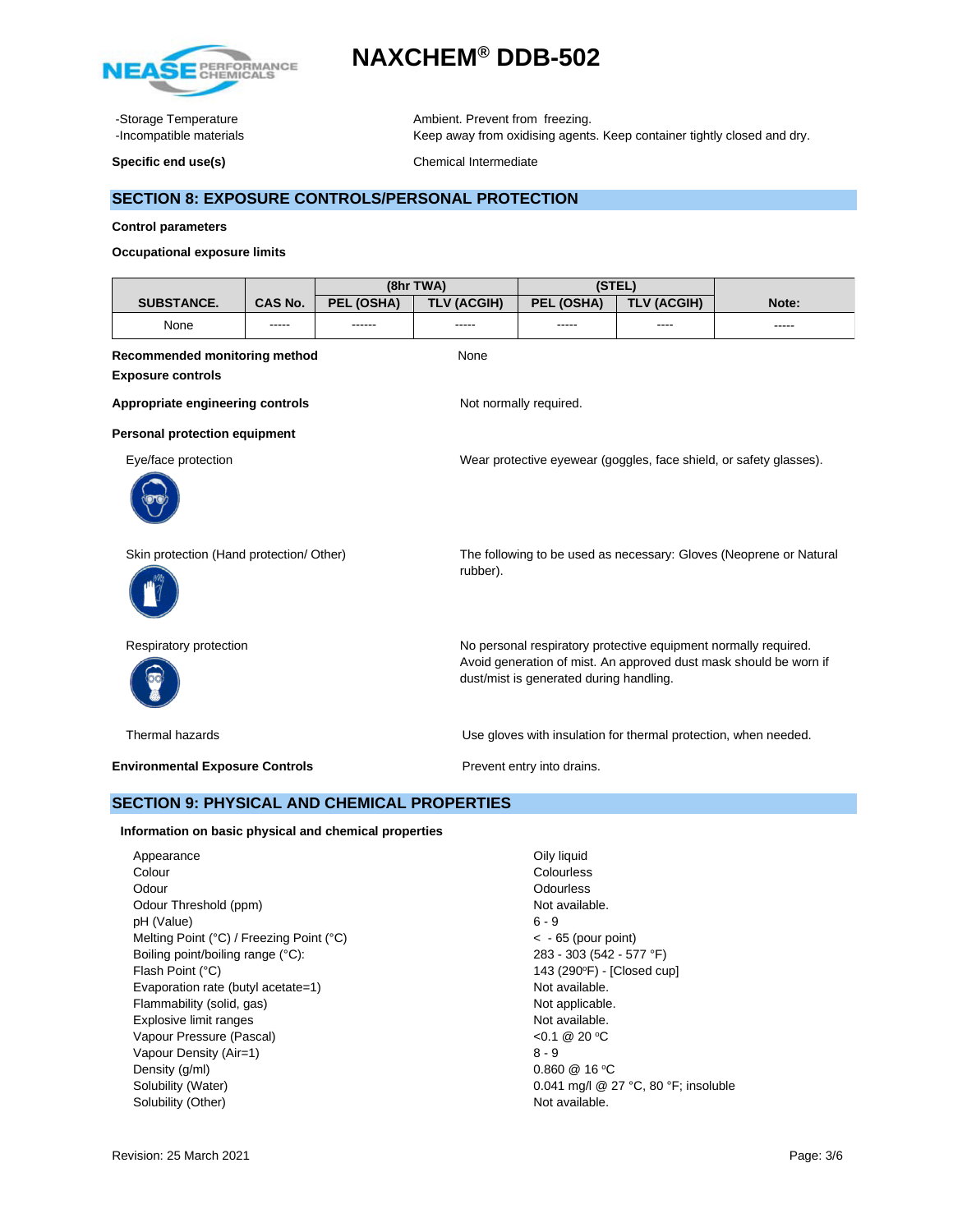

Partition Coefficient (n-Octanol/water) Not available. Auto Ignition Temperature (°C) 238 (460 °F) Decomposition Temperature (°C) Not available. Kinematic Viscosity (cSt) @ 40°C 4.2 cSt @ 40 °C, 104 °F; Explosive properties Not available Oxidising properties Not oxidising.

**Other information** and the state of the state of the state of the Not available.

**SECTION 10: STABILITY AND REACTIVITY**

| Reactivity                                | Stable under normal conditions.              |  |
|-------------------------------------------|----------------------------------------------|--|
| <b>Chemical stability</b>                 | Stable.                                      |  |
| Possibility of hazardous reactions        | None anticipated.                            |  |
| <b>Conditions to avoid</b>                | Incompatible materials.                      |  |
| Incompatible materials                    | Reacts with oxidizers.                       |  |
| <b>Hazardous Decomposition Product(s)</b> | Carbon monoxide, Carbon dioxide, Acrid smoke |  |

## **SECTION 11: TOXICOLOGICAL INFORMATION**

**Exposure routes:** Inhalation**,** Skin Contact**,** Eye Contact

**Substances in preparations / mixtures**

Naxchem DDB-502

| <b>Acute toxicity</b>         | Oral: LD50(rat) $>$ 2000 mg/kg-bw<br>Dermal: LD50(rat) 2000 mg/kg                                                               |
|-------------------------------|---------------------------------------------------------------------------------------------------------------------------------|
| <b>Irritation/Corrosivity</b> | Mild irritant to rabbit skin.                                                                                                   |
| <b>Sensitization</b>          | Negative.                                                                                                                       |
| <b>Repeated dose toxicity</b> | LOAEL: 125 mg/kg/day (28 day, Oral, rat, Reduced Body weight)<br>LOAEL: 500 mg/kg/day (127 day, Oral, rat, Reduced Body weight) |

**Carcinogenicity Carcinogenicity No information available.** 

| <b>NTP</b> | IADC<br><b>IARV</b> | 0.011 | <b>0011/</b><br>эпа | <b>NIOSH</b> |
|------------|---------------------|-------|---------------------|--------------|
| No.        | No.                 | NO.   | No.                 | No.          |

**Mutagenicity** There is no evidence of mutagenic potential.

**Toxicity for reproduction** Not to be expected. NOAEL = 50 mg/kg/day (Maternal and paternal generation)

NOAEL: 50 mg/kg/day (127 day, Oral, rat, Reduced Body weight)

## **SECTION 12: ECOLOGICAL INFORMATION**

Toxicity - Substances in preparations / mixture

Benzene, C10-C13 Alkyl (CAS No.67774-74-7) - By analogy with similar materials:

| Short term                                                                                                                                    | LC50 (14 days) > 10 $\mu$ g ( <i>Brachydanio rerio</i> )<br>EC50 (48 hour) > 0.041 mg/l (Daphnia magna)<br>EC50 (72 hour) >100 mg/l (Scenedesmus subspicatus)          |
|-----------------------------------------------------------------------------------------------------------------------------------------------|------------------------------------------------------------------------------------------------------------------------------------------------------------------------|
| Long Term                                                                                                                                     | LOEC (21 days) = $0.015$ mg/l (Daphnia magna)                                                                                                                          |
| Persistence and degradability<br>Bioaccumulative potential<br>Mobility in soil<br>Results of PBT and vPvB assessment<br>Other adverse effects | Readily biodegradable.<br>The product has low potential for bioaccumulation.<br>The product has low mobility in soil.<br>Not classified as PBT or vPvB.<br>None known. |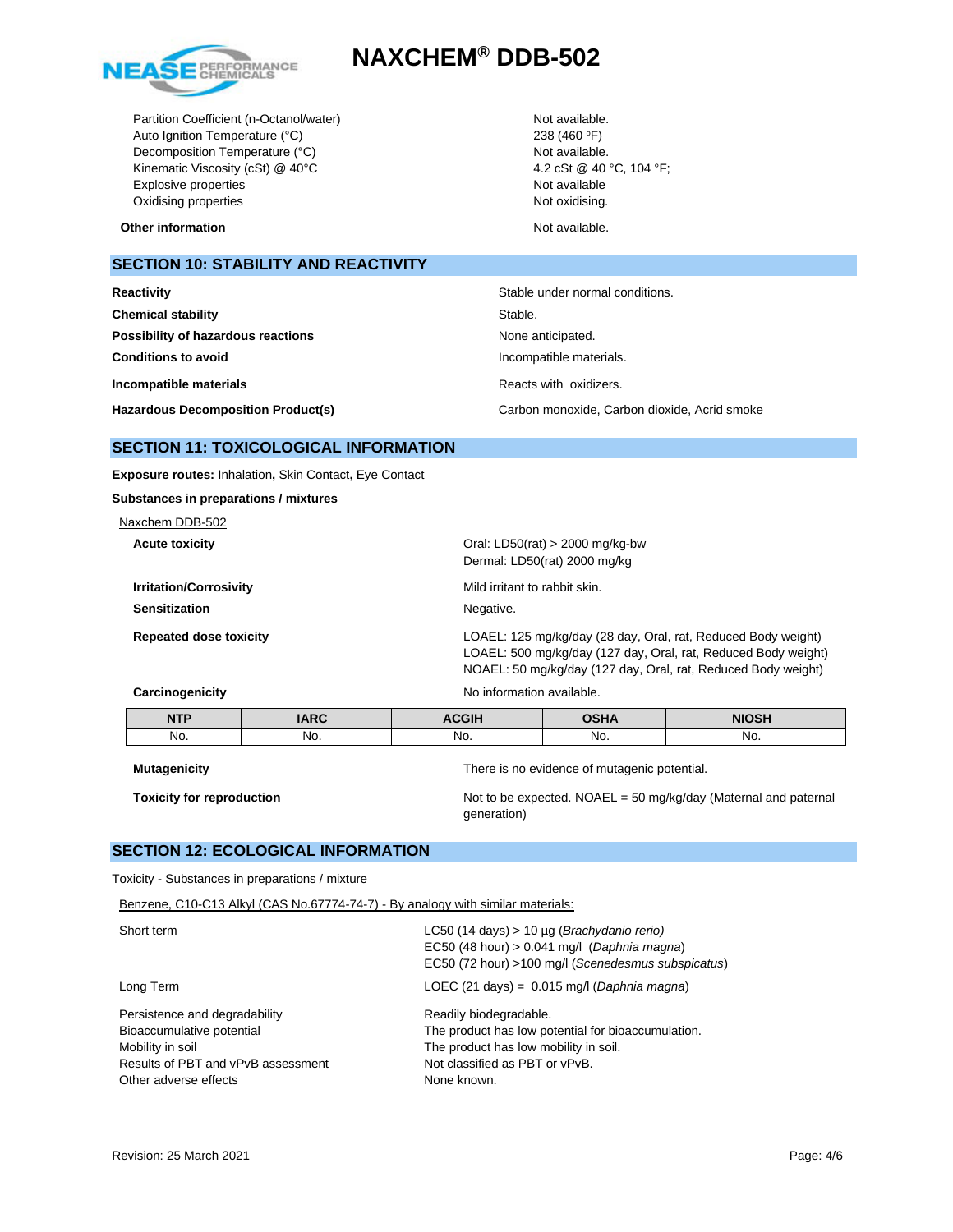

# **SECTION 13: DISPOSAL CONSIDERATIONS**

| Waste treatment methods       | Disposal should be in accordance with local, state or national legislation.<br>Consult an accredited waste disposal contractor or the local authority for<br>advice. |  |
|-------------------------------|----------------------------------------------------------------------------------------------------------------------------------------------------------------------|--|
| <b>Additional Information</b> | None known.                                                                                                                                                          |  |
|                               |                                                                                                                                                                      |  |

#### **SECTION 14: TRANSPORT INFORMATION**

**Land transport (U.S. DOT)**

**Sea transport (IMDG)**

**Air transport (ICAO/IATA)**

**Not classified as dangerous for transport.** 

**Transport in bulk according to Annex II of MARPOL73/78 and the IBC Code:** 

## **SECTION 15: REGULATORY INFORMATION**

**Safety, health and environmental regulations/legislation specific for the substance or mixture:**

**TSCA (Toxic Substance Control Act) -** Inventory Status**: On active TSCA list**

**Canada Domestic Substance List (NDSL/DSL) -** Listed **NDSL**

**Designated Hazardous Substances and Reportable Quantities (40 CFR 302.4)**:

| <b>Name</b><br>Chemical | S No.<br>- 1 | $\%wt$ . | nл   |
|-------------------------|--------------|----------|------|
| None                    |              |          |      |
|                         | -----        | ----     | ---- |

### **SARA 311/312 - Hazard Categories:**

□ Fire □ Sudden Release □ Reactivity ■ Immediate (acute) □ Chronic (delayed)

**SARA 313 - Toxic Chemicals (40 CFR 372):** 

| Chem<br><b>Name</b><br>alltaar. | CAS No.  | %wt.<br>/VICal |
|---------------------------------|----------|----------------|
| None                            | ------   | ------         |
|                                 | -------- | ______         |

#### **SARA 302 - Extremely Hazardous Substances(40 CFR 355):**

| <b>Chemical Name</b> | CAS No. | $\sqrt{9}$ %wt.<br>vpical. |
|----------------------|---------|----------------------------|
| None                 | ------  | ----<br>_____              |

### **SECTION 16: OTHER INFORMATION**

**The following sections contain revisions or new statements:** 3. 15

**Date of preparation:** March 25, 2021

**Additional Information:**





**HMIS (Hazardous Material Information System)**